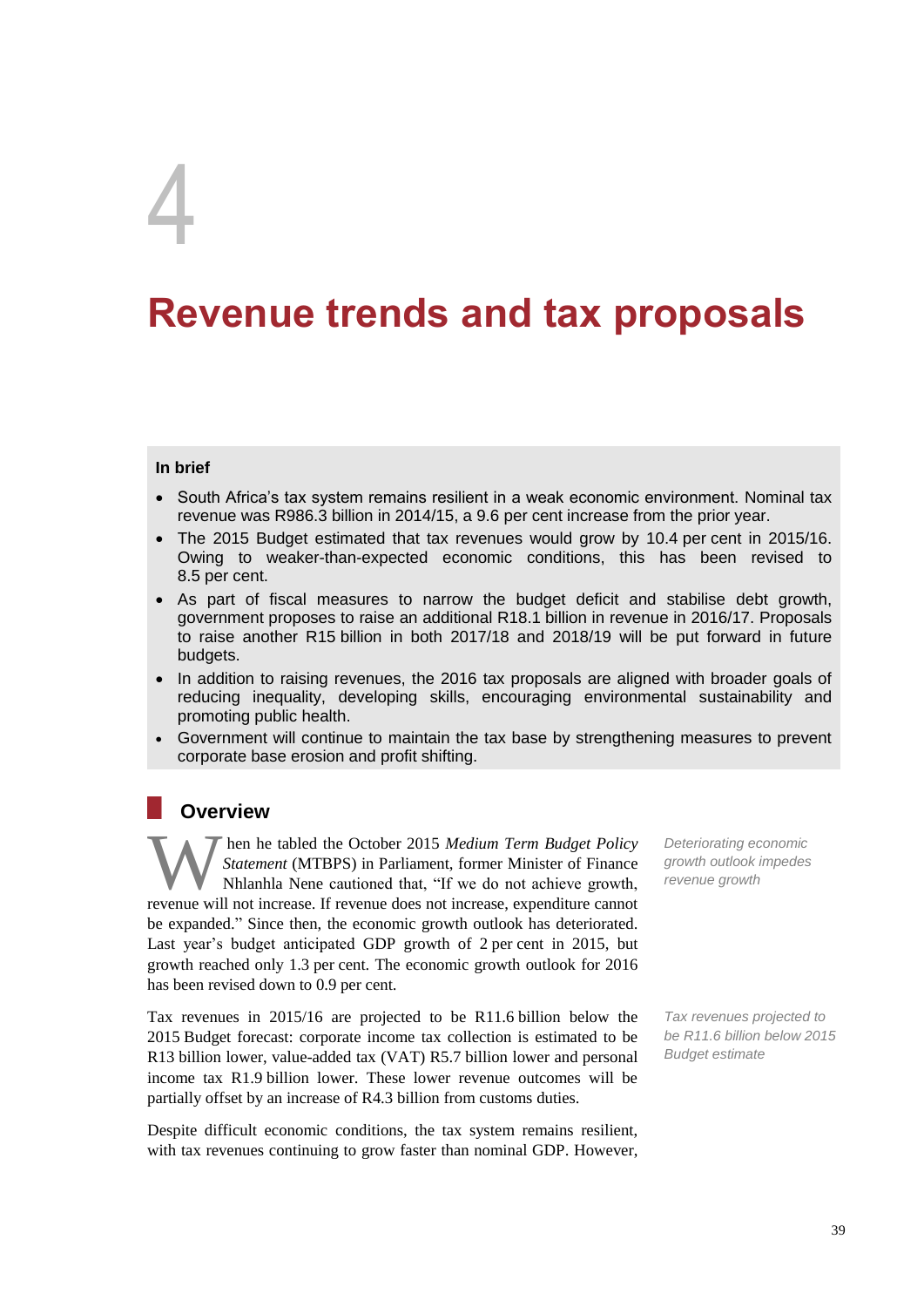*Tax policy and other revenue measures to raise R48.1 billion in extra revenue over medium term* 

*Social compact central to effective tax system*

*Tax-to-GDP ratio will increase to 27.8 per cent in 2018/19*

tax collection projections are vulnerable to the risk of a weaker-thanexpected economic performance.

# **Medium-term tax policy considerations**

In line with the fiscal policy objectives set out in Chapter 3, the 2016 Budget proposes action to increase revenue collection by R18.1 billion in 2016/17. A series of interventions will add R15 billion to revenue – over and above baseline forecasts – in each of the subsequent two years. These measures, along with the spending plans and efficiency measures set out in Chapters 5 and 6, are expected to narrow the budget deficit and stabilise public debt.

The proposals for 2016 are outlined in this chapter. The nature of interventions in the two outer years will be subject to further work and development. As government reviews its options in this regard, it will consult widely and draw on the work of the Davis Tax Committee. Key considerations include the need to maintain the progressive nature of South Africa's fiscal system, and ensure that tax measures do not unduly prejudice economic growth or poor households.

# **Maintaining the social compact**

Government's ability to provide public services depends on its ability to raise revenue. The payment of taxes is enforced by law, but effective tax systems rely on the voluntary adherence of citizens and a culture of tax morality. Maintaining this social compact is an essential component of fiscal sustainability. Government is obliged to ensure that public funds are used effectively, and citizens have an obligation to pay their taxes.

Public compliance with tax obligations remains high. As the tax burden increases, government will strengthen its efforts to ensure that spending is efficient by eliminating waste and corruption. It will also take steps to improve the impact of each rand spent on policy objectives, demonstrating the effective use of limited resources.

Over the past 22 years, South Africa has built one of the most efficient tax authorities in the developing world. Strengthening the South African Revenue Service (SARS), increasing its effectiveness, and reinforcing its commitment to transparency and integrity are important considerations over the period ahead.

# **Ensuring a sustainable tax burden**

To ensure that the fiscal framework is sustainable over the medium-term expenditure framework (MTEF) period, the 2016 Budget proposals will increase the tax-to-GDP ratio from 26.3 per cent in 2015/16 to 27.8 per cent in 2018/19.

The ratio of tax collection to GDP is a standard measure of a country's overall tax burden. In South Africa, the national tax-to-GDP ratio has averaged just below 25 per cent since 1994. Strong economic growth during the early 2000s led to a peak of 27.6 per cent in 2007/08, after which the ratio dropped to 24.4 per cent in 2009/10.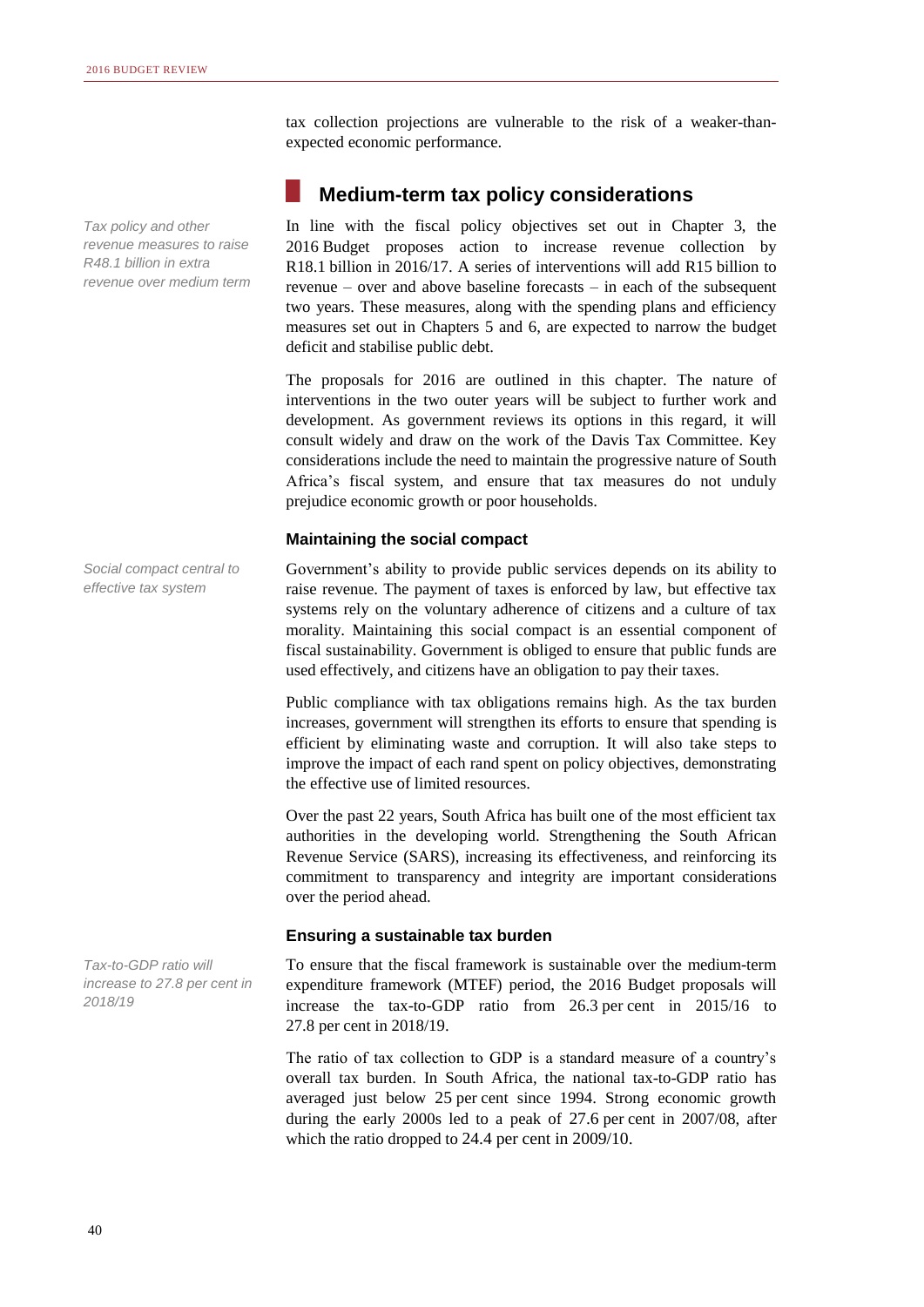South Africa's tax burden sits roughly between the average for developing and developed economies. While personal and corporate income taxes are relatively high, the VAT rate is lower than in most other jurisdictions, especially those with high levels of social spending.

*South Africa's VAT rate lower than most countries*

|                           | <b>Tax-to-GDP</b>               | <b>Personal</b>         | Corporate  | Value-added    |
|---------------------------|---------------------------------|-------------------------|------------|----------------|
|                           | ratio                           | income tax <sup>1</sup> | income tax | $\text{tax}^2$ |
| Sweden                    | 42.7                            | 56.9                    | 22.0       | 25.0           |
| Germany                   | 36.1                            | 47.5                    | 30.2       | 19.0           |
| Russia                    | 34.8                            | 13.0                    | 20.0       | 18.0           |
| Brazil <sup>3</sup>       | 33.4                            | 27.5                    | 34.0       | $17.0 - 19.0$  |
| Spain                     | 33.2                            | 52.0                    | 28.0       | 21.0           |
| <b>UK</b>                 | 32.6                            | 45.0                    | 20.0       | 20.0           |
| Canada                    | 30.5                            | 49.5                    | 26.3       | 5.0            |
| Turkey                    | 28.7                            | 35.8                    | 20.0       | 18.0           |
| Australia                 | 27.5                            | 46.5                    | 30.0       | 10.0           |
| South Africa <sup>4</sup> | 25.7                            | 41.0                    | 28.0       | 14.0           |
| Chile                     | 19.8                            | 39.5                    | 22.5       | 19.0           |
| China                     | 19.4                            | 45.0                    | 25.0       | 17.0           |
| Kenya                     | 16.2                            | 30.0                    | 30.0       | 16.0           |
| Ghana                     | 16.1                            | 25.0                    | 25.0       | 15.0           |
| Rwanda                    | 13.9<br>$\cdot$ $\cdot$ $\cdot$ | 30.0                    | 30.0       | 18.0           |

|  |  | Table 4.1 Tax burden and tax rates in selected countries |  |  |
|--|--|----------------------------------------------------------|--|--|
|--|--|----------------------------------------------------------|--|--|

*1. Highest marginal rate*

*2. Value-added-tax standard rate*

*3. In Brazil value-added-tax rates differ by subnational states*

*4. The national tax-to-GDP ratio for South Africa is for 2014/15* 

*Source: OECD, Avalara VATlive, IMF and national tax authorities. Data is for 2014, or the most recent year if this is not available*

## **Keeping the tax system progressive**

South Africa's tax system is highly progressive. Those below age 65 whose annual taxable income exceeds R1 million pay 31 per cent of such income in tax, while those earning below R250 000 pay less than 15 per cent. Of the 13.7 million registered taxpayers, fewer than 1 million individuals contribute 64 per cent of personal income tax revenue.

*Fewer than 1 million individuals contribute 64 per cent of personal income tax revenue*





*Source: National Treasury*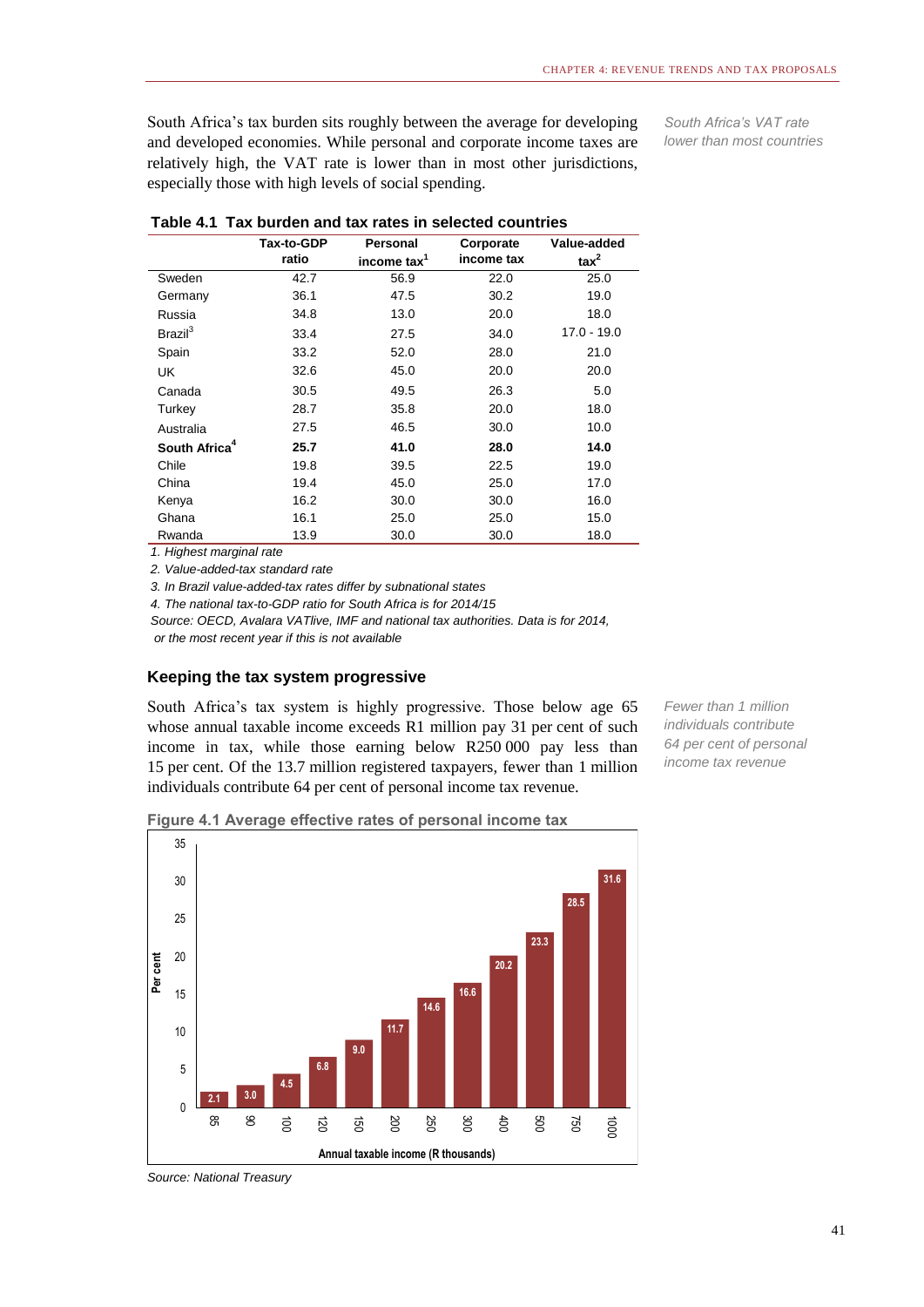*There may be room to increase indirect taxes*

*Increased focus on multinational tax avoidance and evasion* 

*South Africa working with other countries to combat base erosion and profit shifting*

Using household survey data, a recent World Bank report concluded that VAT and fuel levies are mildly progressive in South Africa, with poorer households paying a lower share of such taxes than their share of disposable income. Most VAT revenue is contributed by the top 20 per cent of households. Well-targeted expenditure programmes mean that tax revenue mainly benefits poor South Africans through social protection, healthcare, education and other public services.

Last year, government increased marginal rates of personal income tax. In future, the balance between taxes on income (direct taxes) and consumption (indirect taxes) will be an important consideration in ensuring a diversified, efficient, equitable and sustainable tax system. The current tax mix suggests that there may be greater room to increase indirect taxes, such as VAT. Any proposals along these lines would need to be accompanied by measures to improve the pro-poor character of expenditure programmes so that the fiscal system remains progressive.

### **Protecting the corporate income tax base**

In recent years, greater attention has been paid to multinational companies that avoid or evade tax by shifting taxable income to low-tax regimes or tax havens. Such practices reduce the corporate income tax base and put domestic companies at a disadvantage. Of particular concern are:

- Unacceptable transfer-pricing practices, where the value or nature of cross-border transactions is manipulated to reduce overall tax liability.
- Treaty shopping, where related companies in different countries establish a third entity in another location to obtain tax-treaty benefits.
- Highly geared financing structures that reduce companies' tax liabilities with excessive interest-expense deductions.

The international character of these abuses means that solutions require global cooperation. South Africa has been proactive in taking policy action in this area, and has joined the efforts of the Group of Twenty (G20) and the Organisation for Economic Cooperation and Development (OECD) to examine base erosion and profit shifting. In November 2015, G20 leaders endorsed a series of recommendations to combat these practices. South Africa is working with 93 other governments to develop a multilateral instrument that will enable preventive measures to be incorporated into the existing network of bilateral treaties.

Government has also taken the following steps in this area:

- Improving the quality of information firms must provide to SARS, enabling it to identify aggressive or abusive tax-planning schemes.
- Taking action on transfer pricing. Large multinationals will be required to submit reports for each country in which they do business to the tax authority where their head office is located. Tax authorities will share this information starting in 2018. SARS will have access to country-bycountry information on all large multinationals operating in South Africa.
- Enhancing rules on foreign companies controlled by a South African resident, so that a portion of profits earned by a South African-owned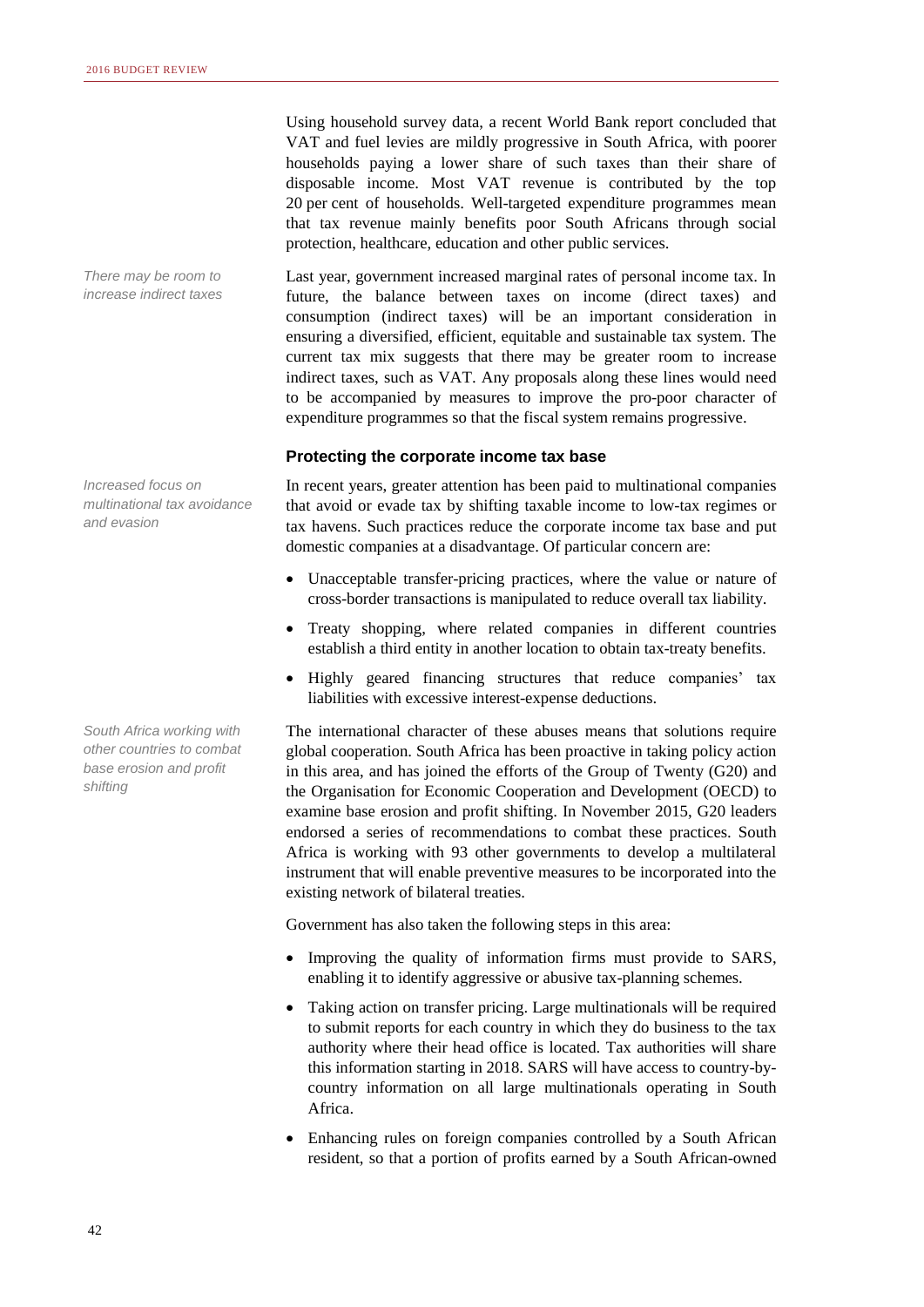subsidiary operating in another country is taxed in South Africa if no meaningful economic activity took place in the other country.

• Introducing rules that limit excessive interest deductions.

# **Addressing imbalances associated with earmarked taxes**

The National Treasury remains concerned about the imbalances associated with earmarked taxation in the fiscal system. For example, the accumulated surplus of the Unemployment Insurance Fund will increase from R123 billion to R175 billion. At the same time, the Road Accident Fund's liability will rise from R145 billion to R233 billion in 2018/19.

South Africa maintains an integrated fiscal framework in which funding is directed where it is needed. To provide more flexibility for spending priorities, the use of earmarked taxes should be limited. Over the past year, there has been greater public interest in the skills development levy and the meaningful use of the revenues collected through this mechanism. Government is examining whether the levy is the best way to support skills development, and whether funds raised can also be used to improve access to on-the-job training and post-school education.

*Government examining whether earmarked levy is best way to promote skills development*

# **Revenue collection and outlook**

Table 4.2 shows tax revenue performance over the past seven years. Gross tax revenue reached R986.3 billion in 2014/15, growing by 9.6 per cent, or R86.3 billion, compared with the prior year.

|                                              | 2009/10 | 2010/11                  | 2011/12 | 2012/13 | 2013/14 | 2014/15 | 2015/16        |
|----------------------------------------------|---------|--------------------------|---------|---------|---------|---------|----------------|
| Annual percentage change                     |         |                          |         |         |         |         | <b>Revised</b> |
| Personal income tax                          | 5.1     | 10.6                     | 10.3    | 10.2    | 12.3    | 13.9    | 11.1           |
| Corporate income tax                         | $-18.4$ | $-1.5$                   | 14.1    | 5.0     | 11.3    | 4.3     | 2.2            |
| Dividends tax                                | $-22.7$ | 11.1                     | 27.9    | $-10.1$ | $-12.3$ | 22.8    | 11.3           |
| Skills development levy                      | 6.5     | 10.9                     | 17.6    | 11.8    | 9.6     | 12.5    | 12.6           |
| <b>Transfer duties</b>                       | $-5.0$  | 13.7                     | $-28.0$ | 11.6    | 28.3    | 9.7     | 25.7           |
| Value-added tax                              | $-4.1$  | 24.1                     | 4.1     | 12.6    | 10.5    | 9.9     | 7.7            |
| Customs duties                               | $-14.0$ | 36.1                     | 28.4    | 14.0    | 13.3    | 39.3    | 8.7            |
| Specific excise duties                       | 5.5     | 7.9                      | 10.6    | 11.7    | 2.3     | 3.3     | 5.6            |
| Electricity levy <sup>1</sup>                | —       | 49.5                     | 28.7    | 24.2    | 10.5    | 3.0     | 8.7            |
| Fuel levy                                    | 15.9    | 19.4                     | 6.3     | 10.4    | 8.1     | 25.3    | 2.5            |
| <b>Total tax revenue</b>                     | $-4.2$  | 12.6                     | 10.2    | 9.6     | 10.6    | 9.6     | 8.5            |
| Nominal GDP growth                           | 5.9     | 10.8                     | 9.0     | 8.0     | 8.5     | 6.5     | 6.0            |
| Tax buoyancy <sup>2</sup>                    | $-0.7$  | 1.2                      | 1.1     | 1.2     | 1.2     | 1.5     | 1.4            |
| Mineral and petroleum royalties <sup>3</sup> | —       | $\overline{\phantom{0}}$ | 57.9    | $-10.6$ | 28.4    | $-15.3$ | $-36.6$        |

# **Table 4.2 Tax revenue performance, 2009/10 – 2015/16**

*1. Electricity levy introduced in 2009/10*

*2. Tax buoyancy is calculated by dividing total tax revenue growth by nominal GDP growth*

*3. Mineral and pretoleum royalties were introduced in 2010/11. They are classified as resources rentals, not taxes which is why they are listed seperately* 

*Source: National Treasury and SARS*

Nominal gross tax revenues grew at an average of 10.5 per cent per year between 2010/11 and 2014/15. Average nominal economic growth for the same period was 8.6 per cent, meaning that tax revenue growth has outpaced GDP growth. Personal income tax, VAT and dividends tax were the main contributors to this increase. Growth in corporate income tax in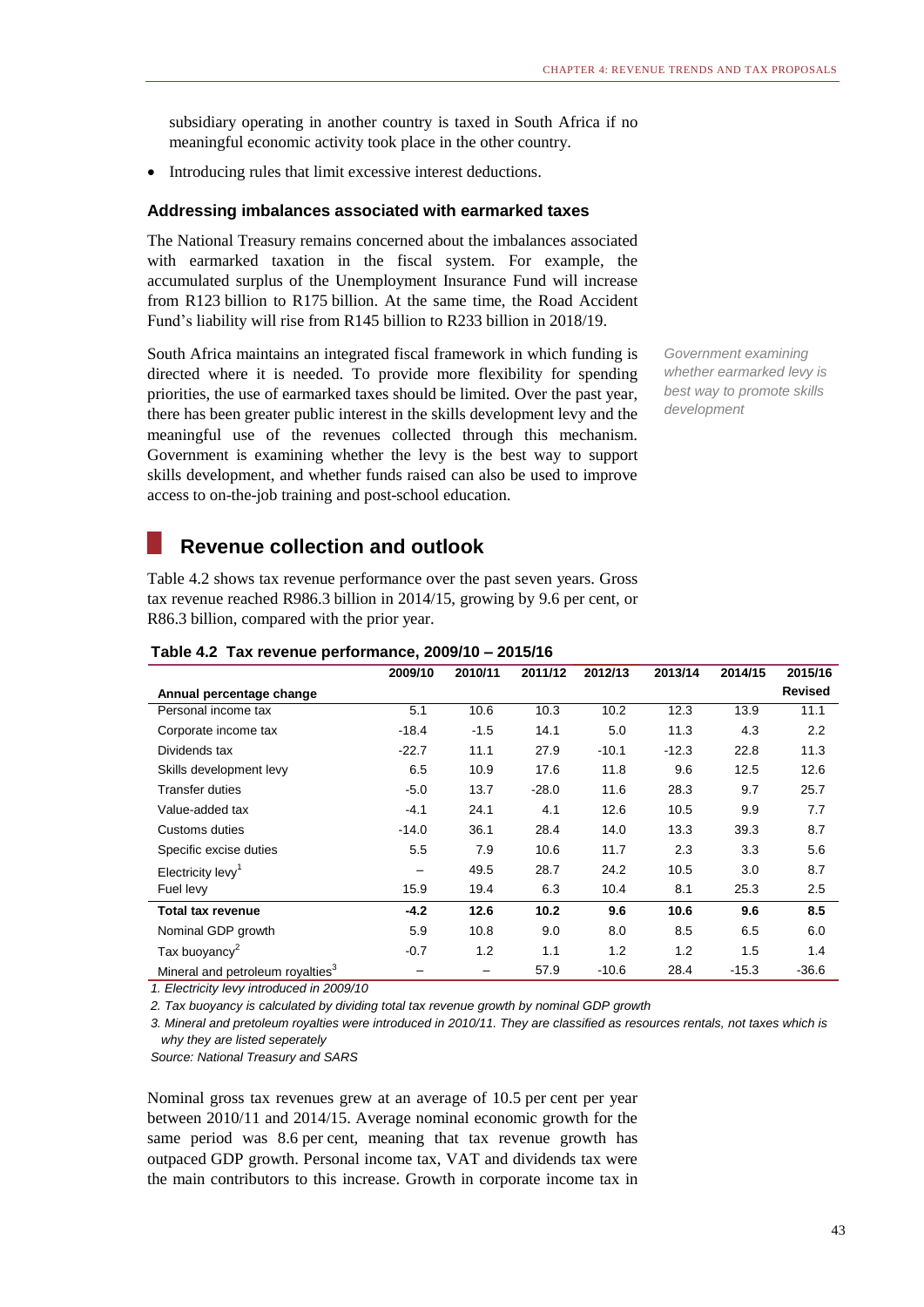the two outer years was notably lower than in 2013/14, a trend that is likely to continue over the medium term given the weak economic outlook. Significant fluctuations in revenues from mineral royalties are the result of a combination of changing commodity prices and the profitability of mining companies.

Table 4.3 summarises tax revenue performance in 2014/15 and 2015/16.

| Table 4.3 Budget estimates and revenue outcomes, 2014/15 and 2015/16 |  |
|----------------------------------------------------------------------|--|
|----------------------------------------------------------------------|--|

|                                                                  |               | 2014/15        |                   |               | 2015/16        |                  | $\%$                |
|------------------------------------------------------------------|---------------|----------------|-------------------|---------------|----------------|------------------|---------------------|
| R million                                                        | <b>Budget</b> | <b>Outcome</b> | <b>Deviation</b>  | <b>Budget</b> | <b>Revised</b> | <b>Deviation</b> | change <sup>1</sup> |
| Taxes on income and profits                                      | 556 700       | 561790         | 5 0 9 0           | 620 890       | 608 654        | $-12237$         | 8.3%                |
| Persons and individuals                                          | 350 000       | 352 950        | 2 9 5 0           | 393 890       | 392 000        | $-1890$          | 11.1%               |
| Companies                                                        | 183 000       | 184 925        | 1925              | 202 032       | 189 000        | $-13032$         | 2.2%                |
| Dividends tax                                                    | 21 400        | 21 247         | $-153$            | 22 4 84       | 23 8 66        | 1 3 8 2          | 12.3%               |
| Other taxes on income and<br>profits <sup>2</sup>                | 2 3 0 0       | 2667           | 367               | 2 4 8 5       | 3787           | 1 303            | 42.0%               |
| Taxes on payroll and<br>workforce                                | 13 200        | 14 032         | 832               | 14 690        | 15 800         | 1 1 1 0          | 12.6%               |
| <b>Taxes on property</b>                                         | 12 603        | 12 472         | - 131             | 13 692        | 14762          | 1070             | 18.4%               |
| Domestic taxes on goods<br>and services                          | 355 718       | 356 554        | 837               | 389 427       | 383 995        | $-5433$          | 7.7%                |
| Value-added tax                                                  | 260 600       | 261 295        | 695               | 283794        | 278 060        | $-5734$          | 6.4%                |
| Specific excise duties                                           | 32 000        | 32 334         | 334               | 34 483        | 35 100         | 617              | 8.6%                |
| Ad valorem excise duties                                         | 3 2 3 2       | 2 9 6 2        | $-269$            | 3 4 9 1       | 3 0 3 7        | $-454$           | 2.5%                |
| General fuel levy                                                | 48 200        | 48 467         | 267               | 55 666        | 56 700         | 1 0 3 4          | 17.0%               |
| Other domestic taxes on goods<br>and services <sup>3</sup>       | 11 686        | 11 497         | $-189$            | 11 993        | 11 098         | $-896$           | $-3.5%$             |
| <b>Taxes on international trade</b>                              | 40779         | 41 463         | 684               | 42 576        | 46 490         | 3914             | 12.1%               |
| and transactions                                                 |               |                |                   |               |                |                  |                     |
| Customs duties                                                   | 39 900        | 40 679         | 779               | 41 660        | 46 000         | 4 3 4 0          | 13.1%               |
| Diamond export levy                                              | 87            | 117            | 30                | 91            | 120            | 29               | 2.7%                |
| Miscellaneous customs and<br>excise receipts                     | 792           | 667            | $-125$            | 824           | 369            | $-455$           | $-44.6%$            |
| <b>Total tax revenue</b>                                         | 979 000       | 986 295        | 7 2 9 5           | 1 081 275     | 1 069 700      | $-11575$         | 8.5%                |
| Non-tax revenue <sup>4</sup><br>of which:                        | 27 006        | 30 900         | 3894              | 19 0 38       | 55 841         | 36 803           | 80.7%               |
| Mineral royalties                                                | 5636          | 5 4 5 5        | $-181$            | 6221          | 3460           | -2 760           | $-36.6%$            |
| less: SACU <sup>5</sup> payments                                 | $-51738$      | $-51738$       | $\qquad \qquad -$ | $-51022$      | $-51022$       |                  | $-1.4%$             |
| Main budget revenue                                              | 954 268       | 965 457        | 11 188            | 1 049 291     | 1 074 519      | 25 2 28          | 11.3%               |
| Provinces, social security funds<br>and selected public entities | 136 722       | 134 498        | $-2224$           | 139 564       | 148 545        | 8981             | 10.4%               |
| <b>Consolidated budget revenue</b>                               | 1 090 990     | 1 099 954      | 8964              | 1 188 855     | 1 223 064      | 34 208           | 11.2%               |

*1. Percentage change between outcome in 2014/15 and revised estimate in 2015/16*

*2. Includes interest on overdue income tax, and small business tax amnesty levy*

*3. Includes turnover tax for small businesses, air departure tax, plastic bags levy, electricity levy, CO2 tax on motor vehicle emissions, incandescent light bulb levy and Universal Service Fund*

*4. Revenue received by SARS that could not be allocated to a specific tax instrument. Includes mineral royalties, mining leases, departmental revenue and sales of capital assets. 2015/16 Revised includes proceeds from the sale of Vodacom shares*

*5. Southern African Customs Union. Amounts made up of payments and other adjustments* 

*Source: National Treasury* 

Revenue in 2014/15 exceeded the 2014 Budget estimate, driven by buoyant personal income tax collections. Weak economic performance led to a decrease in the 2015/16 revenue estimate at the time of the 2015 MTBPS. Since then, economic conditions have deteriorated. The depreciation of the rand and subdued commodity demand have weighed on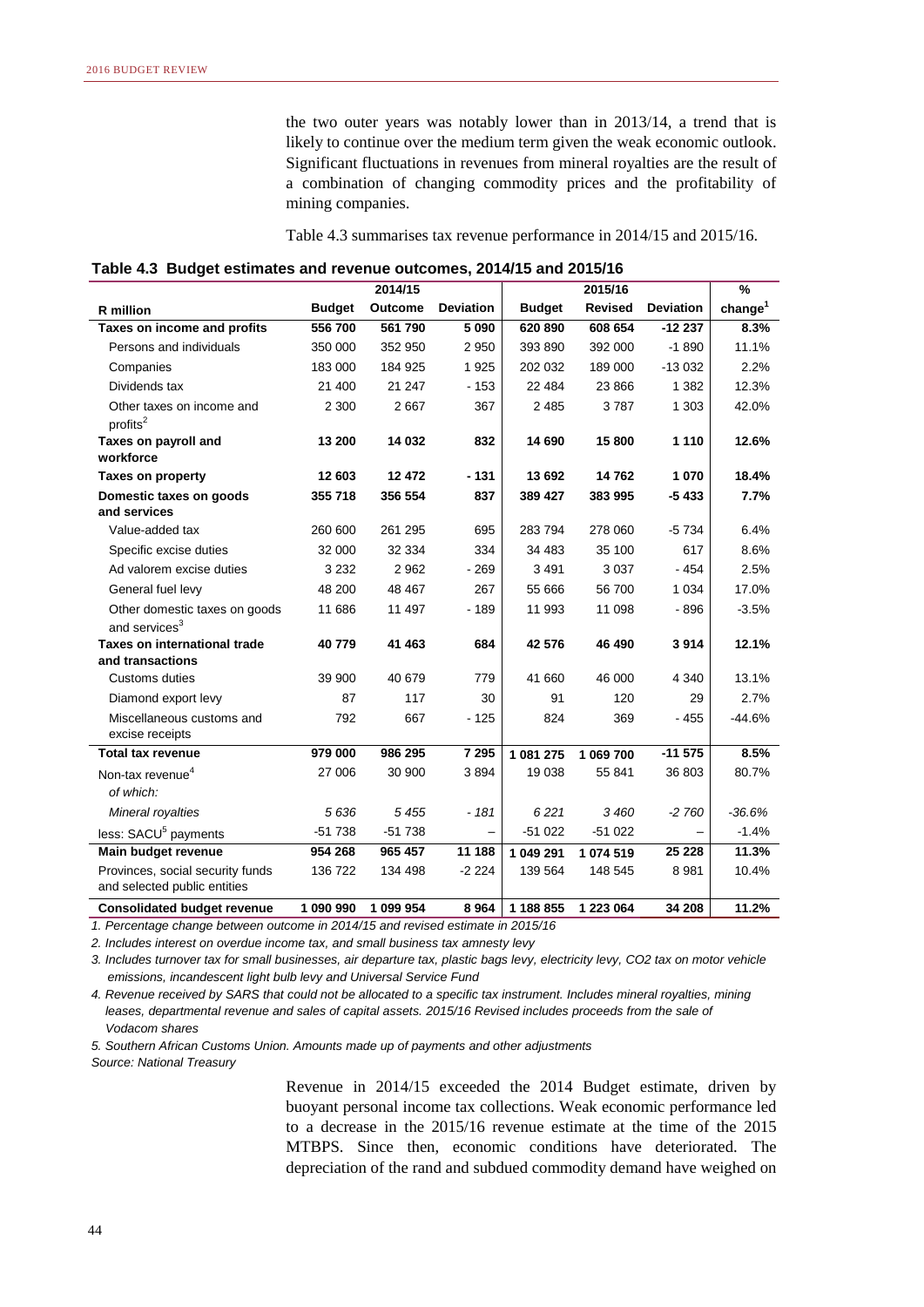investor sentiment and individual purchasing power. This has had a negative effect on the three largest tax bases – individual earnings (labour and capital income), taxable business profits, and consumption. The result is a downward revision in nominal gross tax revenues of R11.6 billion compared with the 2015 Budget estimate.

Table 4.4 highlights medium-term tax revenue estimates. Nominal gross tax revenues after tax proposals are expected to grow by 9.8 per cent in 2016/17, reaching R1.175 trillion.

|                                          | 2012/13   | 2013/14        | 2014/15   | 2015/16        | 2016/17   | 2017/18                      | 2018/19   |
|------------------------------------------|-----------|----------------|-----------|----------------|-----------|------------------------------|-----------|
| R million                                |           | <b>Outcome</b> |           | <b>Revised</b> |           | <b>Medium-term estimates</b> |           |
| Taxes on income and profits <sup>1</sup> | 457 314   | 507 759        | 561 790   | 608 654        | 668 387   | 737 785                      | 817 593   |
| of which:                                |           |                |           |                |           |                              |           |
| Personal income tax                      | 275822    | 309 834        | 352 950   | 392 000        | 441 040   | 476 778                      | 519 339   |
| Corporate income tax                     | 159 259   | 177 324        | 184 925   | 189 000        | 198 293   | 214843                       | 233215    |
| Taxes on payroll and workforce           | 11 378    | 12 4 76        | 14 0 32   | 15 800         | 17 640    | 19687                        | 22 057    |
| Taxes on property                        | 8645      | 10 487         | 12 472    | 14762          | 15 4 55   | 16 145                       | 16 904    |
| Domestic taxes on goods and              | 296 921   | 324 548        | 356 554   | 383 995        | 418771    | 447871                       | 481 163   |
| services                                 |           |                |           |                |           |                              |           |
| of which:                                |           |                |           |                |           |                              |           |
| VAT                                      | 215023    | 237 667        | 261 295   | 278 060        | 301 260   | 327645                       | 357 705   |
| Taxes on international trade and         | 39 549    | 44 732         | 41 463    | 46 490         | 54 536    | 59 988                       | 65 593    |
| transactions                             |           |                |           |                |           |                              |           |
| Revenue measures in 2017 Budget          |           |                |           |                |           | 15 000                       | 16 4 26   |
| Revenue measures in 2018 Budget          |           |                |           |                |           |                              | 15 000    |
| <b>Total tax revenue</b>                 | 813826    | 900 013        | 986 295   | 1 069 700      | 1 174 788 | 1 296 477                    | 1 434 737 |
| Non-tax revenue <sup>2</sup>             | 28 4 68   | 30 626         | 30 900    | 55 841         | 26 657    | 18896                        | 16 942    |
| of which:                                |           |                |           |                |           |                              |           |
| Mineral and petroleum                    | 5026      | 6439           | 5 4 5 5   | 3 460          | 4 4 3 0   | 4800                         | 5210      |
| less: SACU <sup>3</sup> payments         | $-42151$  | $-433374$      | $-51738$  | $-51022$       | $-39448$  | $-51068$                     | $-62981$  |
| Main budget revenue                      | 800 142   | 887 265        | 965 457   | 1 074 519      | 1 161 996 | 1 264 305                    | 1 388 698 |
| Provinces, social security funds         | 107 424   | 120 822        | 134 498   | 148 545        | 162 343   | 172 438                      | 182 899   |
| and selected public entities             |           |                |           |                |           |                              |           |
| <b>Consolidated budget revenue</b>       | 907 566   | 1 008 087      | 1 099 954 | 1 223 064      | 1 324 339 | 1 436 743                    | 1 571 597 |
| As percentage of GDP                     |           |                |           |                |           |                              |           |
| Tax revenue                              | 24.5%     | 24.9%          | 25.7%     | 26.3%          | 26.8%     | 27.3%                        | 27.8%     |
| Main budget revenue                      | 24.0%     | 24.6%          | 25.1%     | 26.4%          | 26.5%     | 26.6%                        | 26.9%     |
| GDP (R billion)                          | 3 3 2 7.6 | 3609.8         | 3843.8    | 4 0 7 3.2      | 4 3 8 8.4 | 4750.7                       | 5 161.3   |
| Tax/GDP multiplier                       | 1.20      | 1.25           | 1.48      | 1.42           | 1.27      | 1.25                         | 1.23      |

### **Table 4.4 Budget revenue, 2012/13 – 2018/19**

*1. Includes secondary tax on companies/dividends and interest tax, interest on overdue income tax and small business tax amnesty levy*

*2. Revenue received by SARS that could not be allocated to a specific tax instrument. Includes mineral royalties, mining leases, departmental revenue and sales of capital assets*

*3. Southern African Customs Union. Amounts made up of payments and other adjustments* 

*Source: National Treasury and SARS*

The table includes revenue from tax proposals that will be detailed in future budgets. In 2017/18, R15 billion is included, and this amount carries forward into the following year in line with the overall buoyancy of tax relative to nominal GDP growth. A further R15 billion is included in revenue for 2018/19. Options to raise this revenue include providing limited relief for fiscal drag, increasing marginal personal income tax rates, introducing a new personal income tax bracket, raising the VAT rate and/or increases in other taxes. These options will be the subject of further analysis, consultation and debate.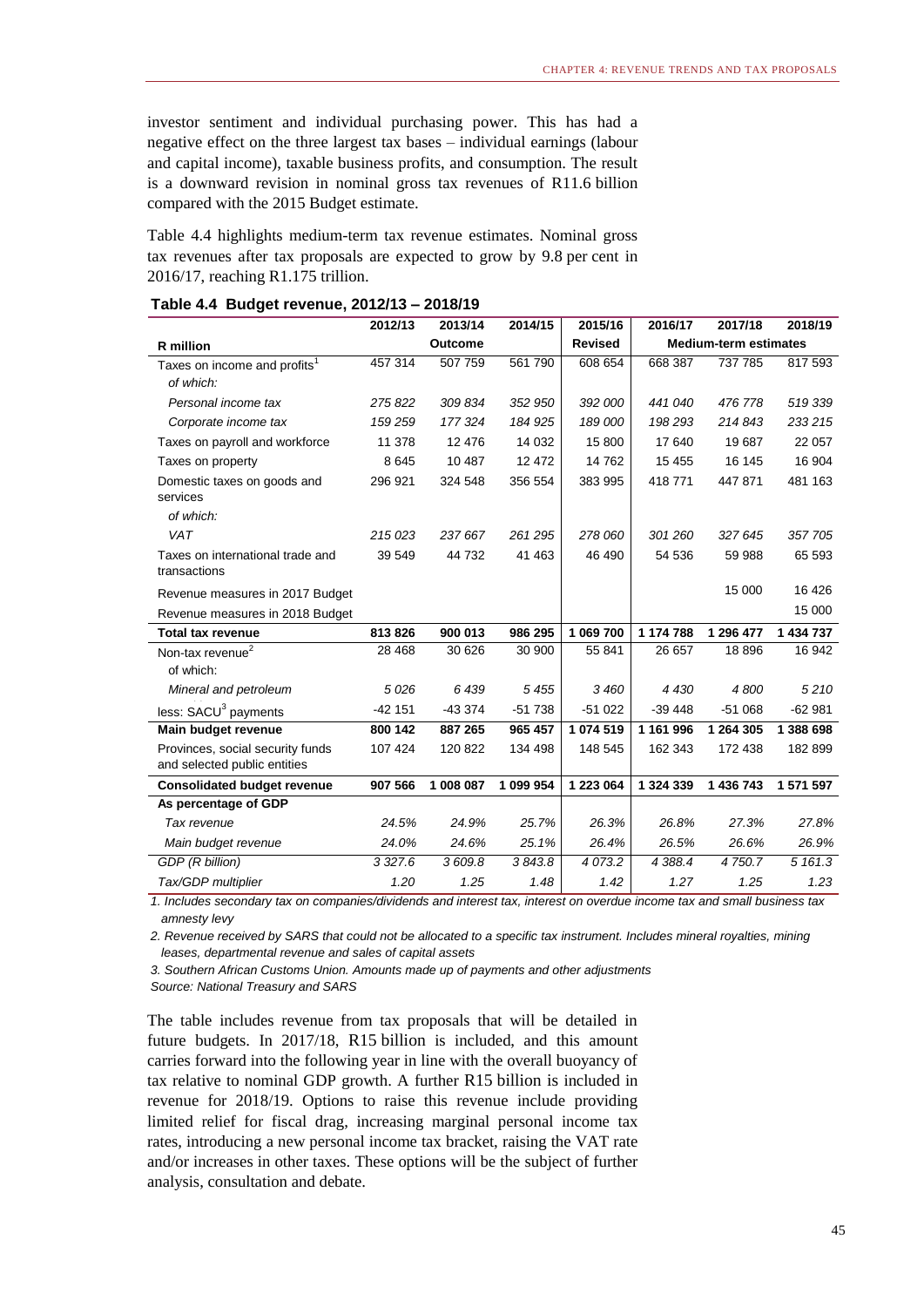*2016 tax proposals raise additional revenue of R18.1 billion in 2016/17*

# **Tax proposals**

k.

The 2016 tax proposals raise additional gross revenue of R18.1 billion in  $2016/17$  – relative to the baseline – and narrow the budget deficit. The additional amount comprises R9.5 billion through higher excise duties, the general fuel levy and other environmental taxes. In combination, adjustments to capital gains tax and transfer duty raise R2 billion. An amount of R7.6 billion will be raised as a result of limited fiscal drag relief, less R1.1 billion for an increase in medical scheme tax credits.

Fiscal drag relief entails adjusting personal income tax brackets and rebates for inflation so that an individual's purchasing power remains the same from one year to the next. Such adjustments are not automatic and require an announcement by the Minister of Finance to be legislated. Full fiscal drag relief for 2016/17 would amount to an estimated R13.1 billion. Government proposes partial fiscal drag relief for 2016/17 amounting to R5.5 billion, leaving R7.6 billion as additional revenue.

Table 4.5 shows the net revenue effects of the tax proposals. Using a baseline where no adjustments are made to the personal income tax table, net additional revenue amounting to an estimated R5 billion from all tax proposals will be generated. This comprises R9.5 billion in additional indirect tax revenue (excise duties, general fuel levy, environmental taxes), and R2 billion from capital gains tax and transfer duty increases, less R5.5 billion from partial fiscal drag relief, and R1.1 billion for medical scheme tax credit increases.

| <b>R</b> million                                                 | <b>Effect of tax proposals</b> |           |
|------------------------------------------------------------------|--------------------------------|-----------|
| Total tax revenue (before tax proposals)                         |                                | 1 169 798 |
| Non-tax revenue                                                  |                                | 26 657    |
| Less: SACU <sup>1</sup> payments                                 |                                | $-39448$  |
| National budget revenue                                          |                                | 1 157 007 |
| Provinces, social security funds and selected<br>public entities |                                | 162 343   |
| Budget revenue (before tax proposals)                            |                                | 1 319 349 |
| Budget 2016/17 proposals                                         |                                | 4 9 9 0   |
| Taxes on individuals and companies                               |                                |           |
| Personal income tax                                              | $-5650$                        |           |
| Adjustment in personal income tax structure                      | $-5.500$                       |           |
| Adjustment to medical tax credits                                | $-1100$                        |           |
| Capital gains tax                                                | 950                            |           |
| <b>Business income tax</b>                                       | 1 000                          |           |
| Capital gains tax                                                | 1 000                          |           |
| <b>Taxes on property</b>                                         | 100                            |           |
| Transfer duty rate increase                                      | 100                            |           |
| <b>Indirect taxes</b>                                            | 9084                           |           |
| Increase in general fuel levy                                    | 6800                           |           |
| Increase in excise duties on tobacco products                    | 767                            |           |
| Increase in excise duties on alcoholic beverages                 | 1517                           |           |
| Other                                                            | 456                            |           |
| Total tax revenue (after tax proposals)                          |                                | 1 174 788 |
| Budget revenue (after tax proposals)                             |                                | 1 324 339 |
| 1. Southern African Customs Union                                |                                |           |

**Table 4.5 Impact of tax proposals on 2016/17 revenue**

*Source: National Treasury*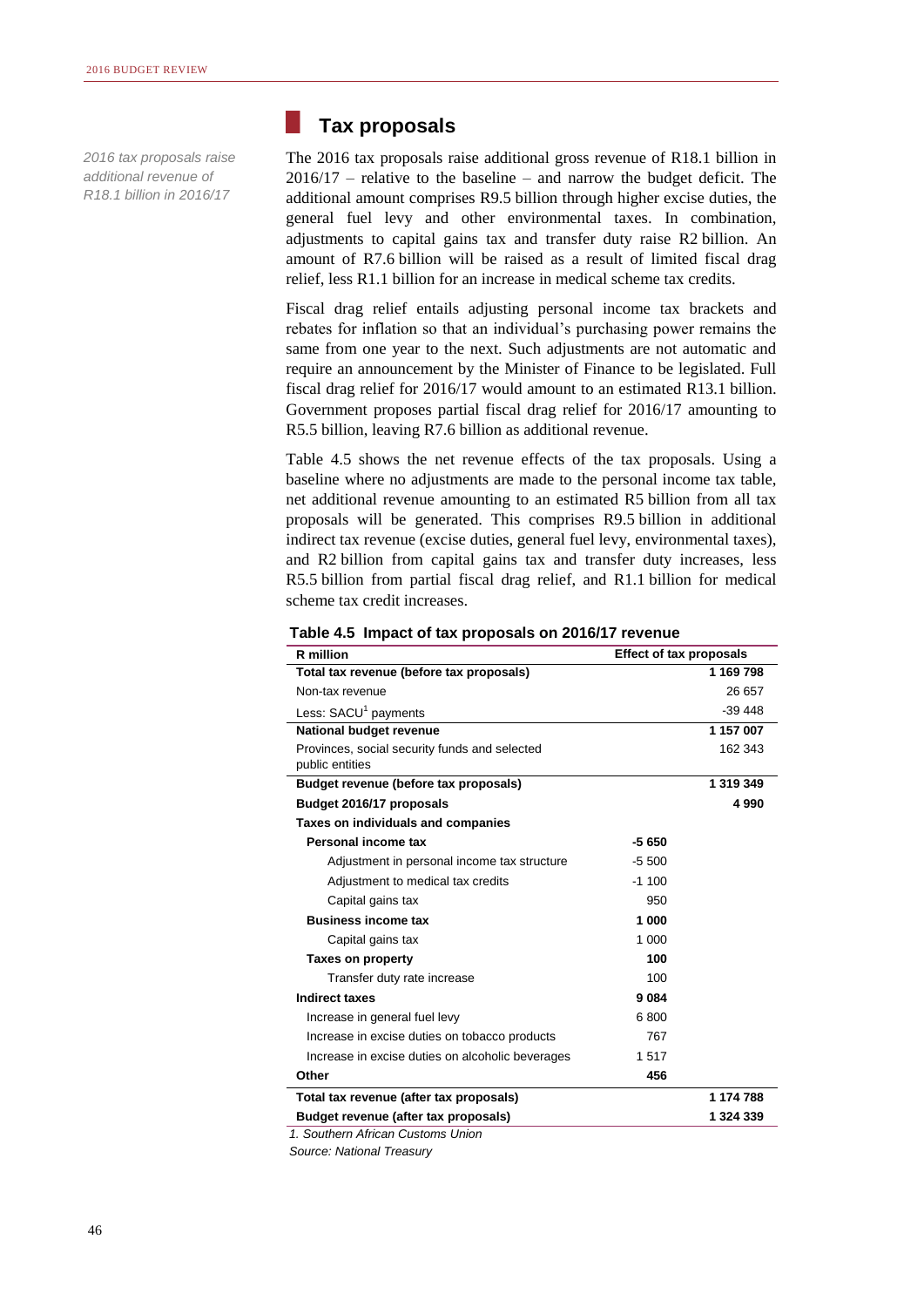The main tax proposals are described below, with proposals of a more technical nature set out in Annexure C.

# **Personal income tax**

To reduce the impact of inflation on lower- and middle-income earners, government proposes that the primary rebate and the bottom three income brackets be adjusted by 1.8 per cent and 3.4 per cent respectively. Table 4.6 provides an overview of the proposed personal income tax schedule for 2016/17.

|  |  |  |  |  | Table 4.6 Personal income tax rate and bracket adjustments, 2015/16 - 2016/17 |  |  |
|--|--|--|--|--|-------------------------------------------------------------------------------|--|--|
|--|--|--|--|--|-------------------------------------------------------------------------------|--|--|

|                                             | 2015/16                        |                                       | 2016/17                        |
|---------------------------------------------|--------------------------------|---------------------------------------|--------------------------------|
| Taxable income (R)                          | Rates of tax                   | Taxable income (R)                    | Rates of tax                   |
| R <sub>0</sub> - R <sub>181</sub> 900       | 18% of each R1                 | R <sub>0</sub> - R <sub>188</sub> 000 | 18% of each R1                 |
| R <sub>181</sub> 901 - R <sub>284</sub> 100 | $R32742 + 26%$ of the amount   | R188 001 - R293 600                   | $R33840 + 26%$ of the amount   |
|                                             | above R181 900                 |                                       | above R188 000                 |
| R284 101 - R393 200                         | $R59.314 + 31\%$ of the amount | R293 601 - R406 400                   | $R61 296 + 31%$ of the amount  |
|                                             | above R284 100                 |                                       | above R293 600                 |
| R393 201 - R550 100                         | $R93$ 135 + 36% of the amount  | R406 401 - R550 100                   | R96 $264 + 36%$ of the amount  |
|                                             | above R393 200                 |                                       | above R406 400                 |
| R550 101 - R701 300                         | $R149619 + 39%$ of the amount  | R550 101 - R701 300                   | $R147996 + 39%$ of the amount  |
|                                             | above R550 100                 |                                       | above R550 100                 |
| R701 301 and above                          | $R208587 + 41\%$ of the amount | R701 301 and above                    | $R206964 + 41\%$ of the amount |
|                                             | above R701 300                 |                                       | above R701 300                 |
| <b>Rebates</b>                              |                                | <b>Rebates</b>                        |                                |
| Primary                                     | R <sub>13</sub> 257            | Primary                               | R <sub>13</sub> 500            |
| Secondary                                   | R7 407                         | Secondary                             | R7 407                         |
| Tertiary                                    | R <sub>2</sub> 466             | Tertiary                              | R <sub>2</sub> 466             |
| <b>Tax threshold</b>                        |                                | <b>Tax threshold</b>                  |                                |
| Below age 65                                | R73 650                        | Below age 65                          | R75 000                        |
| Age 65 and over                             | R <sub>114</sub> 800           | Age 65 and over                       | R <sub>116</sub> 150           |
| Age 75 and over                             | R <sub>128</sub> 500           | Age 75 and over                       | R <sub>129</sub> 850           |

*Source: National Treasury*

Table 4.7 shows how much tax is expected to be paid by individuals at different levels of taxable income for 2016/17.

**Table 4.7 Estimates of individual taxpayers and taxable income, 2016/17**

| <b>Taxable bracket</b>                            | Registered<br>individuals |       | <b>Taxable</b><br>income |               | Income tax<br>payable before<br>relief |       | Income tax and<br>medical tax<br>credits relief |       | Income tax<br>payable after<br>relief |       |
|---------------------------------------------------|---------------------------|-------|--------------------------|---------------|----------------------------------------|-------|-------------------------------------------------|-------|---------------------------------------|-------|
|                                                   | <b>Number</b>             | $\%$  | <b>R</b> billion         | $\frac{9}{6}$ | <b>R</b> billion                       | $\%$  | R billion                                       | $\%$  | $\overline{\mathsf{R}}$ billion       | $\%$  |
| R <sub>0</sub> - R <sub>70</sub> 000 <sup>1</sup> | 6 619 854                 |       | 178.2                    |               |                                        |       |                                                 |       |                                       |       |
| R70 001 - R150 000                                | 2 583 046                 | 36.3  | 271.9                    | 12.5          | 12.6                                   | 2.8   | 0.6                                             | 9.1   | 12.0                                  | 2.7   |
| R150 001 - R250 000                               | 1 733 463                 | 24.4  | 338.8                    | 15.6          | 35.7                                   | 8.0   | 1.2                                             | 17.7  | 34.5                                  | 7.8   |
| R250 001 - R350 000                               | 1 071 798                 | 15.1  | 317.9                    | 14.6          | 49.5                                   | 11.1  | 1.3                                             | 20.0  | 48.2                                  | 10.9  |
| R350 001 - R500 000                               | 800 990                   | 11.3  | 330.7                    | 15.2          | 66.1                                   | 14.8  | 1.5                                             | 22.5  | 64.6                                  | 14.6  |
| R500 001 - R750 000                               | 497 722                   | 7.0   | 300.7                    | 13.9          | 75.9                                   | 17.0  | 1.1                                             | 16.3  | 74.9                                  | 17.0  |
| R750 001 - R1 000 000                             | 197813                    | 2.8   | 169.8                    | 7.8           | 50.3                                   | 11.2  | 0.4                                             | 6.6   | 49.9                                  | 11.3  |
| R1 000 001 - R1 500 000                           | 136 782                   | 1.9   | 163.4                    | 7.5           | 53.6                                   | 12.0  | 0.3                                             | 4.6   | 53.3                                  | 12.1  |
| R1 500 001+                                       | 94 578                    | 1.3   | 276.5                    | 12.7          | 104.0                                  | 23.2  | 0.2                                             | 3.2   | 103.8                                 | 23.5  |
| Total                                             | 7 116 192                 | 100.0 | 2 1 7 0                  | 100.0         | 447.6                                  | 100.0 | 6.6                                             | 100.0 | 441.0                                 | 100.0 |
| <b>Grand total</b>                                | 13 736 046                |       | 2 3 4 8                  |               | 447.6                                  |       | 6.6                                             |       | 441.0                                 |       |

*1. Registered individuals with taxable income below the income-tax threshold*

*Source: National Treasury*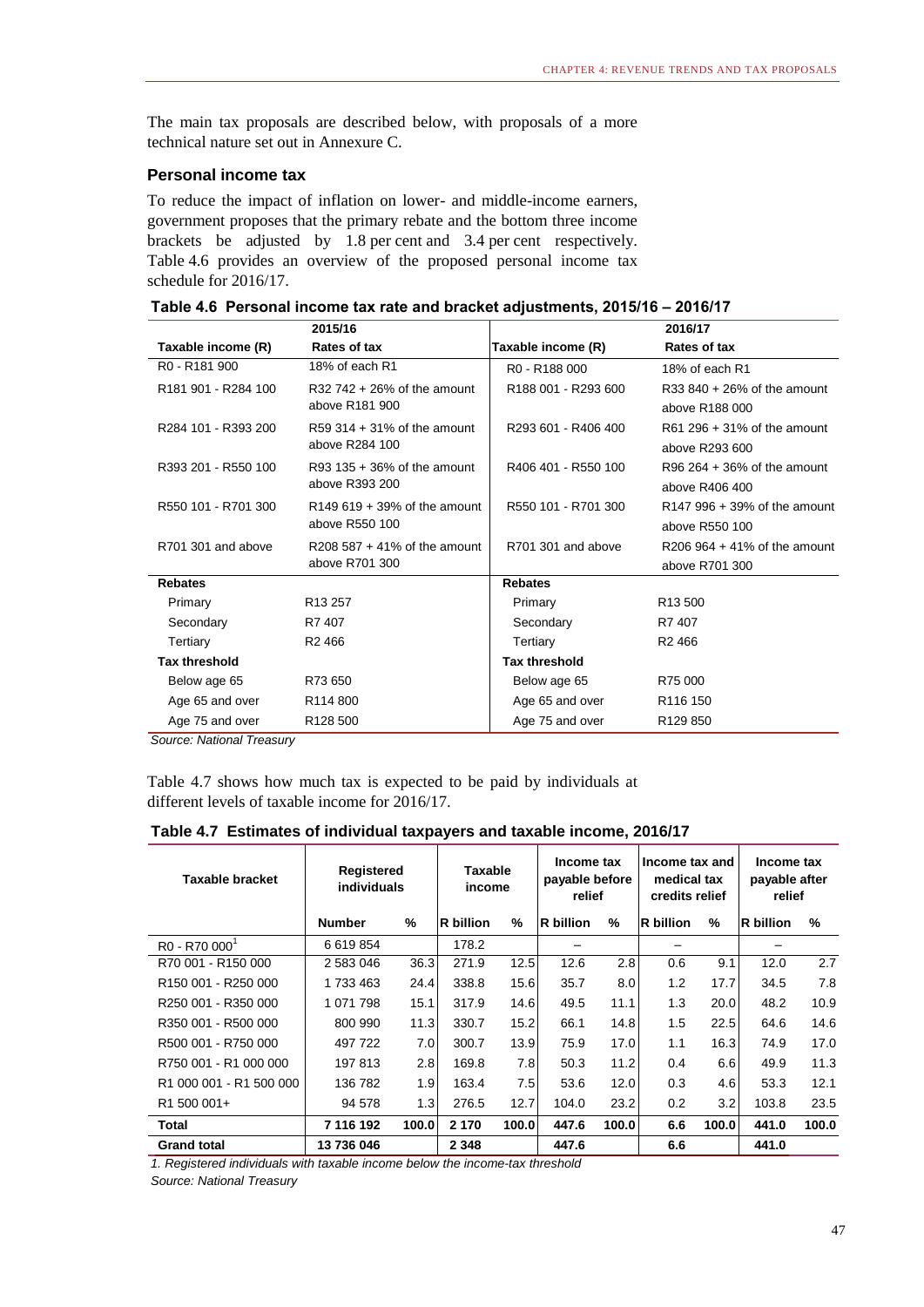*Monthly medical scheme contribution tax credits to increase from 1 March 2016*

*Relaxed voluntary disclosure rules for six months from 1 October 2016*

*Review of employment and learnership tax incentives under way* 

*Government to increase incentive for employer bursaries*

### *Medical tax credits*

Government proposes to increase monthly medical scheme contribution tax credits in line with inflation, maintaining the current level of relief in real terms. These tax credits will be increased from R270 to R286 from 1 March 2016 for the first two beneficiaries, and from R181 to R192 for additional beneficiaries. This will cost the fiscus an estimated R1.1 billion.

# *Retirement savings*

From 1 March 2016, an important change to the tax treatment of contributions to retirement savings and how they are withdrawn at retirement comes into effect. Further technical refinements to the legislation are necessary to provide clarity. Details appear in Annexure C. After further consultation, government proposes to postpone the requirement for provident fund members to annuitise to 1 March 2018.

# *Voluntary disclosure*

South Africa's voluntary disclosure programme gives non-compliant taxpayers the opportunity to correct their tax affairs. With a new OECD global standard for the automatic exchange of financial information between tax authorities coming into effect from 2017, time is running out for taxpayers who still have undisclosed assets abroad. The National Treasury, SARS and the Reserve Bank have received requests from parties with unauthorised foreign assets who wish to regularise their affairs. Accordingly, government proposes to relax voluntary disclosure rules for a period of six months, from 1 October 2016, to allow non-compliant individuals and firms to disclose assets held and income earned offshore.

# **Economic growth and skills development**

# *Learnership and employment tax incentives*

The learnership tax incentive, introduced in 2002, aims to encourage education and work-based training. The employment tax incentive, introduced in 2014, was designed to promote the employment of young workers. Both incentives will expire towards the end of 2016. SARS has made data on the employment tax incentive available and a review is under way. It is envisaged that results from the review of both incentives will be published and presented to Parliament by the third quarter of 2016. If there are delays in completing these reviews, government may consider extending the incentives by one year.

# *Increasing the incentive for employers to provide bursaries*

To support skills development, government proposes to increase the fringe benefit tax exemption thresholds for bursaries provided to employees or their relatives. The income eligibility threshold for employees to access the relief will be increased from R250 000 to R400 000. The value of qualifying bursaries will be increased from R10 000 to R15 000 for National Qualifications Framework levels 1 to 4, and from R30 000 to R40 000 for levels 5 to 10.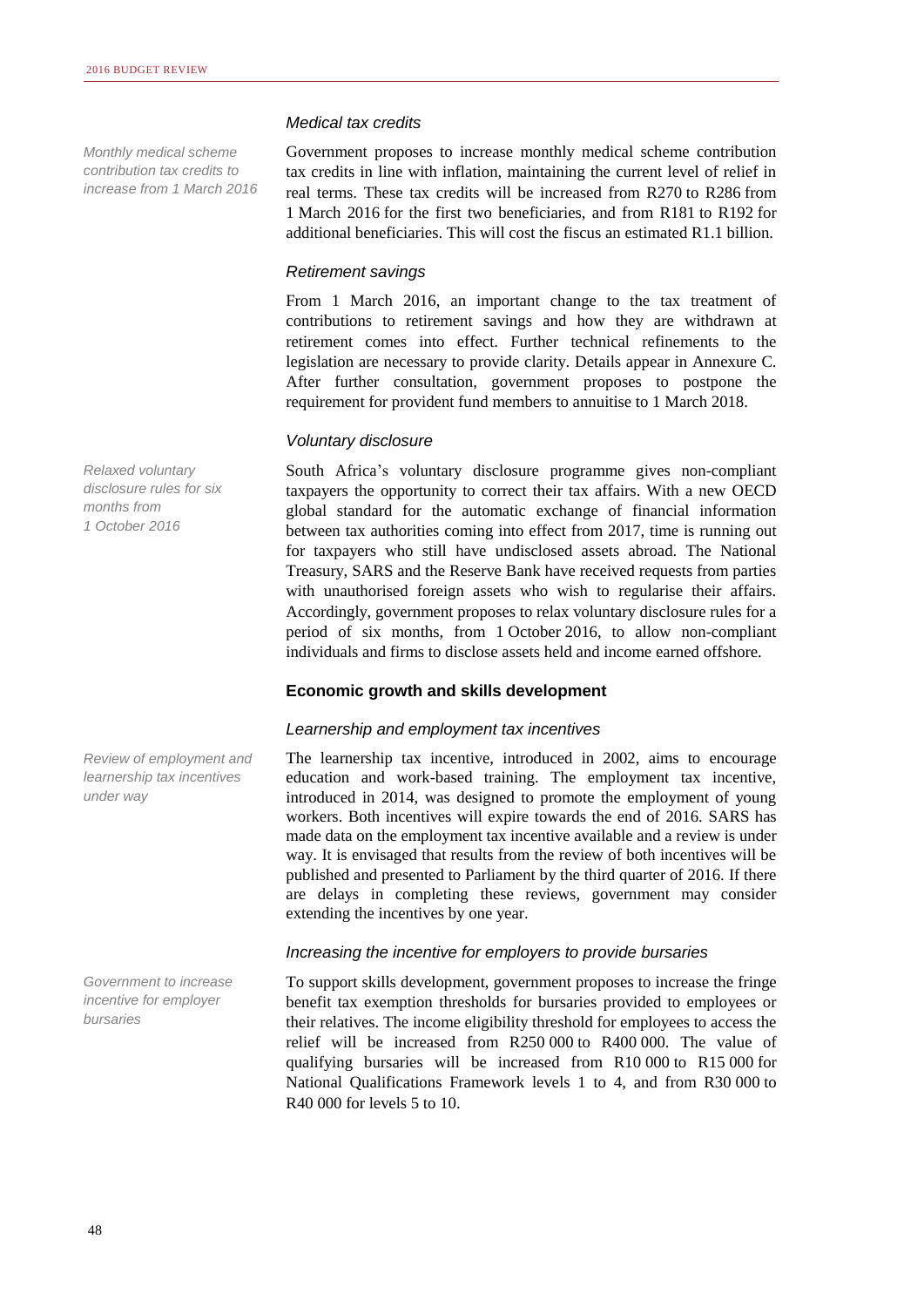# *Education and training-based public benefit activities*

Government is considering expanding the list of public-benefit education and training activities to accommodate industry-based training organisations, which would exempt them from tax.

# *Research and development*

A task team established by the Minister of Science and Technology is investigating the challenges faced by businesses in trying to access the R&D tax incentive. Its work should be completed in April 2016, after which proposals will be considered to enhance this incentive.

# *Infrastructure investment in mining communities*

The Mining Charter requires companies to invest in communities where they operate. It is typically agreed that a company will build housing, hospitals, schools and recreational facilities to benefit workers and communities. Companies can only deduct such capital expenditure if it relates directly to employees. Government proposes that the same relief be provided for community-related expenditure agreed to in a communityendorsed social and labour plan. The Department of Mineral Resources will improve monitoring and oversight of such plans.

# **Additional measures to protect the tax base**

# *Hybrid debt instruments*

Government will implement measures, effective 24 February 2016, to eliminate mismatches associated with hybrid debt instruments where the issuer is not a South African resident taxpayer. Such situations potentially result in double non-taxation. Interest payments on debt and dividend payments on equity are treated differently for tax purposes. Hybrid financial instruments, which exhibit both debt and equity features, have become commonplace. This can result in one party to a transaction deducting the payment while the counterparty receives exempt income. Existing rules reclassify an interest payment as a dividend payment for tax purposes. However, it is only possible to deny interest deductions for a South African resident that issues a debt instrument. This results in a mismatch in tax treatment between two countries, as the South African rules apply a low or zero tax rate to the reclassified dividend payment.

# *Tax treatment of trusts*

An important role of the tax system is to reduce inequality. Some taxpayers use trusts to avoid paying estate duty and donations tax. For example, if the founder of a trust sells his or her assets to the trust, and grants the trust an interest-free loan as payment, donations tax is not triggered and the assets are not included in his or her estate at death. To limit taxpayers' ability to transfer wealth without being taxed, government proposes to ensure that the assets transferred through a loan to a trust are included in the estate of the founder at death, and to categorise interestfree loans to trusts as donations. Further measures to limit the use of discretionary trusts for income-splitting and other tax benefits will also be considered.

*Tax relief for mining companies investing in communities*

*Proposal to address double non-taxation in hybrid debt instruments*

*Measures to prevent tax avoidance through trusts*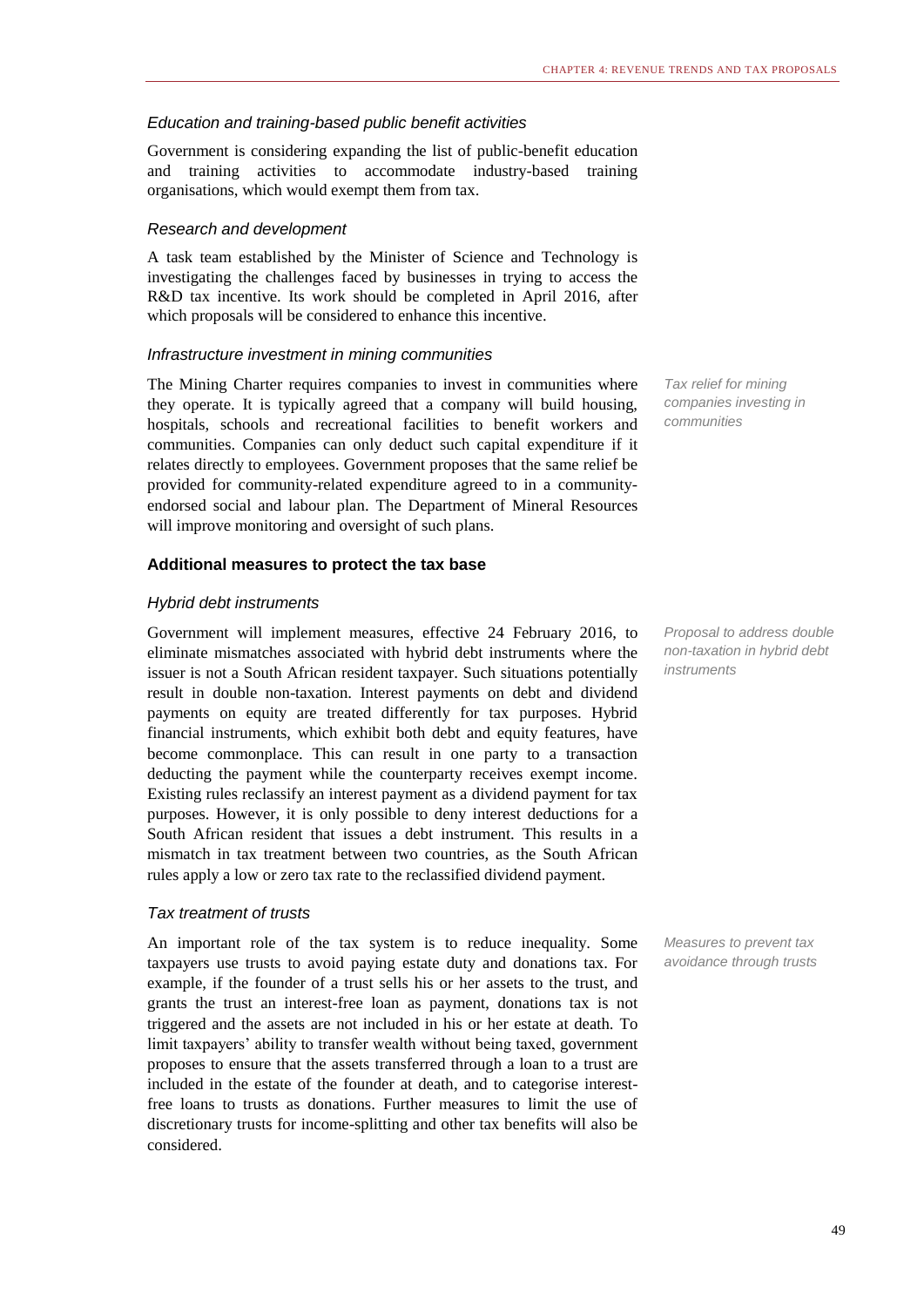*Effective capital gains tax rate for companies raised to 22.4 per cent*

### *Capital gains tax*

Government proposes to increase the inclusion rate for capital gains for individuals from 33.3 per cent to 40 per cent, and for companies from 66.6 per cent to 80 per cent. This will raise the maximum effective capital gains tax rate for individuals from 13.7 per cent to 16.4 per cent, and for companies from 18.6 per cent to 22.4 per cent. The annual amount above which capital gains become taxable for individuals will increase from R30 000 to R40 000. The effective rate applicable to trusts will increase from 27.3 per cent to 32.8 per cent. These new rates will become effective for years of assessment beginning on or after 1 March 2016.

### *Transfer duty*

Government proposes to increase the transfer duty rate on property sales above R10 million from 11 percent to 13 per cent. This new rate will become effective for property acquired on or after 1 March 2016.

|  |  |  |  |  |  |  | Table 4.8 Transfer duty rate adjustments, 2015/16 – 2016/17 |  |  |
|--|--|--|--|--|--|--|-------------------------------------------------------------|--|--|
|--|--|--|--|--|--|--|-------------------------------------------------------------|--|--|

|                                       | 2015/16                           |                           | 2016/17                            |
|---------------------------------------|-----------------------------------|---------------------------|------------------------------------|
| Property value (R)                    | Rates of tax                      | <b>Property value (R)</b> | Rates of tax                       |
| R <sub>0</sub> - R <sub>750</sub> 000 | 0% of property value              | R0 - R750 000             | 0% of property value               |
| R750 001 - R1 250 000                 | 3% of property value              | R750 001 - R1 250 000     | 3% of property value               |
|                                       | above R750 000                    |                           | above R750 000                     |
| R1 250 001 - R1 750 000               | $R15000 + 6%$ of property value   | R1 250 00 - R1 750 000    | $R15000 + 6%$ of property value    |
|                                       | above R1 250 000                  |                           | above R1 250 000                   |
| R1 750 001 - R2 250 000               | R45 000 + 8% of property value    | IR1 750 001 - R2 250 000  | $R45000 + 8%$ of property value    |
|                                       | above R1 750 000                  |                           | above R1 750 000                   |
| R <sub>2</sub> 250 001 and above      | $R85000 + 11\%$ of property value | R 2 250 001 - R10 000 000 | R85 000 + 11% of property value    |
|                                       | above R2 250 000                  |                           | above R2 250 000                   |
|                                       |                                   | R10 000 001 and above     | $R937 500 + 13%$ of property value |
|                                       |                                   |                           | above R10 000 000                  |

*Source: National Treasury*

# *To facilitate refinery upgrades to meet new standards, depreciation allowance is adjusted*

### **Encouraging sustainable practices for a cleaner environment**

Government is committed to protecting the environment. In addition to raising revenue, environmental taxes and levies are designed to encourage businesses and individuals to make more environmentally friendly decisions about their purchases and behaviour.

### *Encouraging the manufacture of clean fuels*

Compliance with new fuel specifications will require an estimated R40 billion in capital expenditure by South African oil refineries. To facilitate the necessary upgrades, government proposes to provide an accelerated depreciation allowance for a limited time. This would allow qualifying capital expenditure to be deducted over a three-year period, instead of the normal five years.

### *Renewable energy incentives*

Over the past several years, government has provided incentives to encourage investment in renewable energy through targeted accelerated depreciation allowances. However, capital expenditure that indirectly supports renewable electricity production, such as the construction of fences and roads, does not qualify for such deductions. To encourage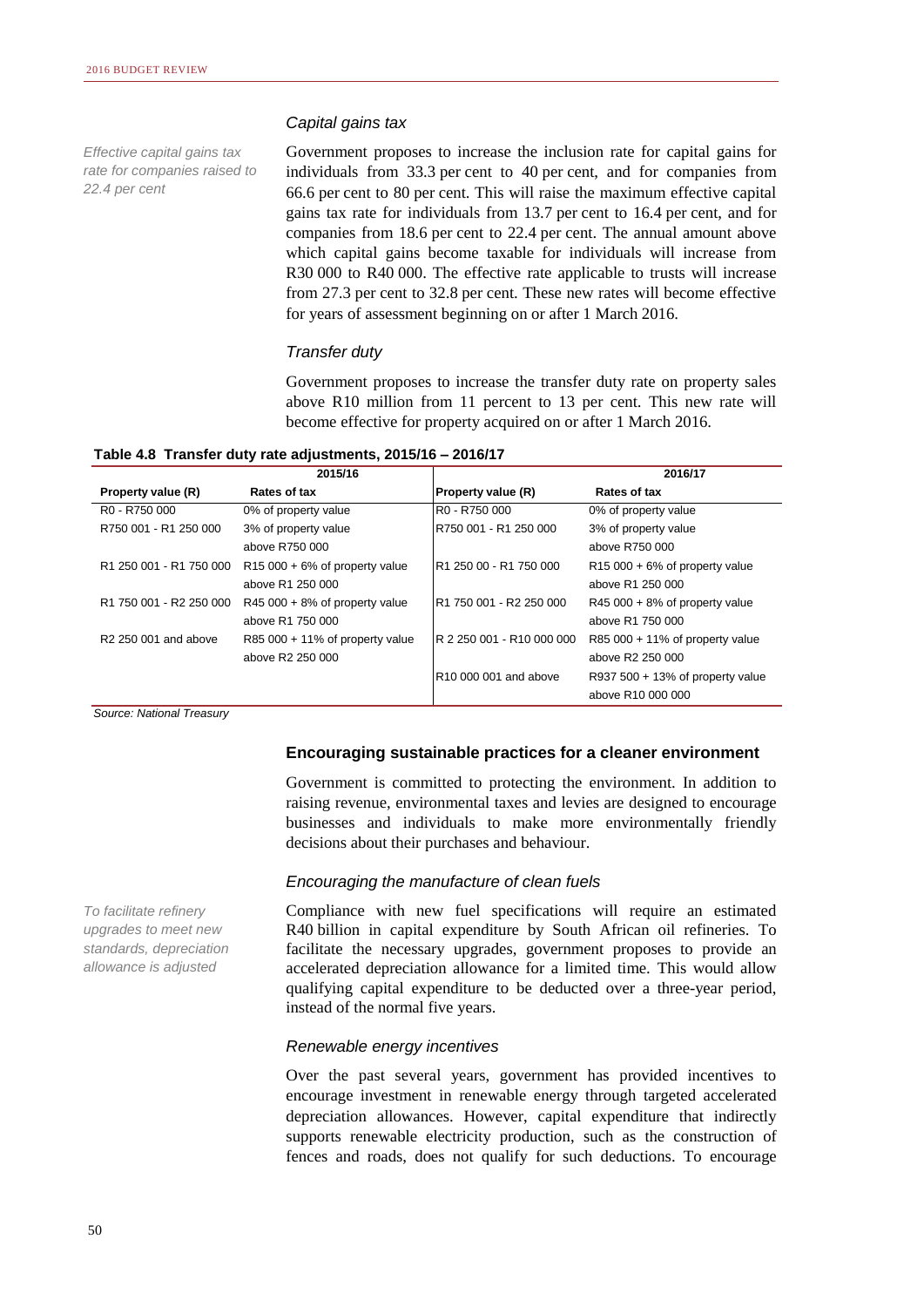investment in renewable energy, government will consider enhancing existing provisions to include some necessary indirect infrastructure costs.

# *Fuel taxes*

Fuel taxes raise general revenue, fund compensation for road accidents, and help to address pollution and congestion. Government proposes to increase the general fuel levy by 30c/litre, effective 6 April 2016.

*Fuel levy to increase by 30c/litre*

## **Table 4.9 Total combined fuel taxes on petrol and diesel, 2014/15 – 2016/17**

|                                             | 2014/15   |               | 2015/16   |               | 2016/17   |               |
|---------------------------------------------|-----------|---------------|-----------|---------------|-----------|---------------|
|                                             | 93 octane | <b>Diesel</b> | 93 octane | <b>Diesel</b> | 93 octane | <b>Diesel</b> |
| <b>Cents/litre</b>                          | petrol    |               | petrol    |               | petrol    |               |
| General fuel levy                           | 224.50    | 209.50        | 255.00    | 240.00        | 285.00    | 270.00        |
| Road Accident Fund levy                     | 104.00    | 104.00        | 154.00    | 154.00        | 154.00    | 154.00        |
| Customs and excise levy                     | 4.00      | 4.00          | 4.00      | 4.00          | 4.00      | 4.00          |
| Illuminating paraffin marker                |           | 0.01          |           | 0.01          |           | 0.01          |
| <b>Total</b>                                | 332.50    | 317.51        | 413.00    | 398.01        | 443.00    | 428.01        |
| Pump price: Gauteng<br>(as in February) $1$ | 1 206.00  | 1 129.17      | 1 009.00  | 926.09        | 1 215.00  | 943.17        |
| Taxes as percentage of<br>pump price        | 27.6%     | 28.1%         | 40.9%     | 43.0%         | 36.5%     | 45.4%         |

*1. Diesel (0.05% sulphur) wholesale price (retail price not regulated)*

*Source: National Treasury*

# *Tyre levy*

The tyre levy proposed in the 2015 Budget is intended to reduce waste, while encouraging reuse, recycling and recovery, and discouraging disposal into landfills. This levy will be implemented at a rate of R2.30/kg of tyre, effective 1 October 2016. See Annexure C for more details. The levy will replace the current fee arrangements for tyres, as regulated by the Department of Environmental Affairs.

# *Incandescent globe tax*

An environmental levy on incandescent light bulbs was introduced in 2009 to encourage the use of more efficient compact fluorescent bulbs and reduce electricity demand. This levy was last increased in 2013. To take account of inflation, it is proposed that the levy be increased from R4 to R6 per globe, effective 1 April 2016.

# *Plastic bag levy*

This levy, in place for 10 years, aims to counter the dispersion of plastic bags that end up as wind-blown litter or in waste facilities. Overall, it has helped to reduce the production and import of plastic bags. This levy was last increased in 2013. Government proposes to increase the levy from 6 cents to 8 cents per bag, effective 1 April 2016, to account for inflation.

# *Motor vehicle emissions tax*

The motor vehicle emissions tax aims to encourage consumers to use more fuel-efficient, low-carbon-emitting vehicles, and manufacturers to improve fuel efficiency. To maintain this strategy, government proposes that a combined inflationary adjustment based on the 2013–2015 period be implemented, effective 1 April 2016. For passenger vehicles, this will increase the tax rate from R90 to R100 for every gram of emissions/km

*Tyre levy of R2.30/kg of tyre to reduce waste*

*Plastic bag levy increase of 2 cents*

*Motor vehicle emissions tax to encourage fuel-efficient, low-carbon vehicles*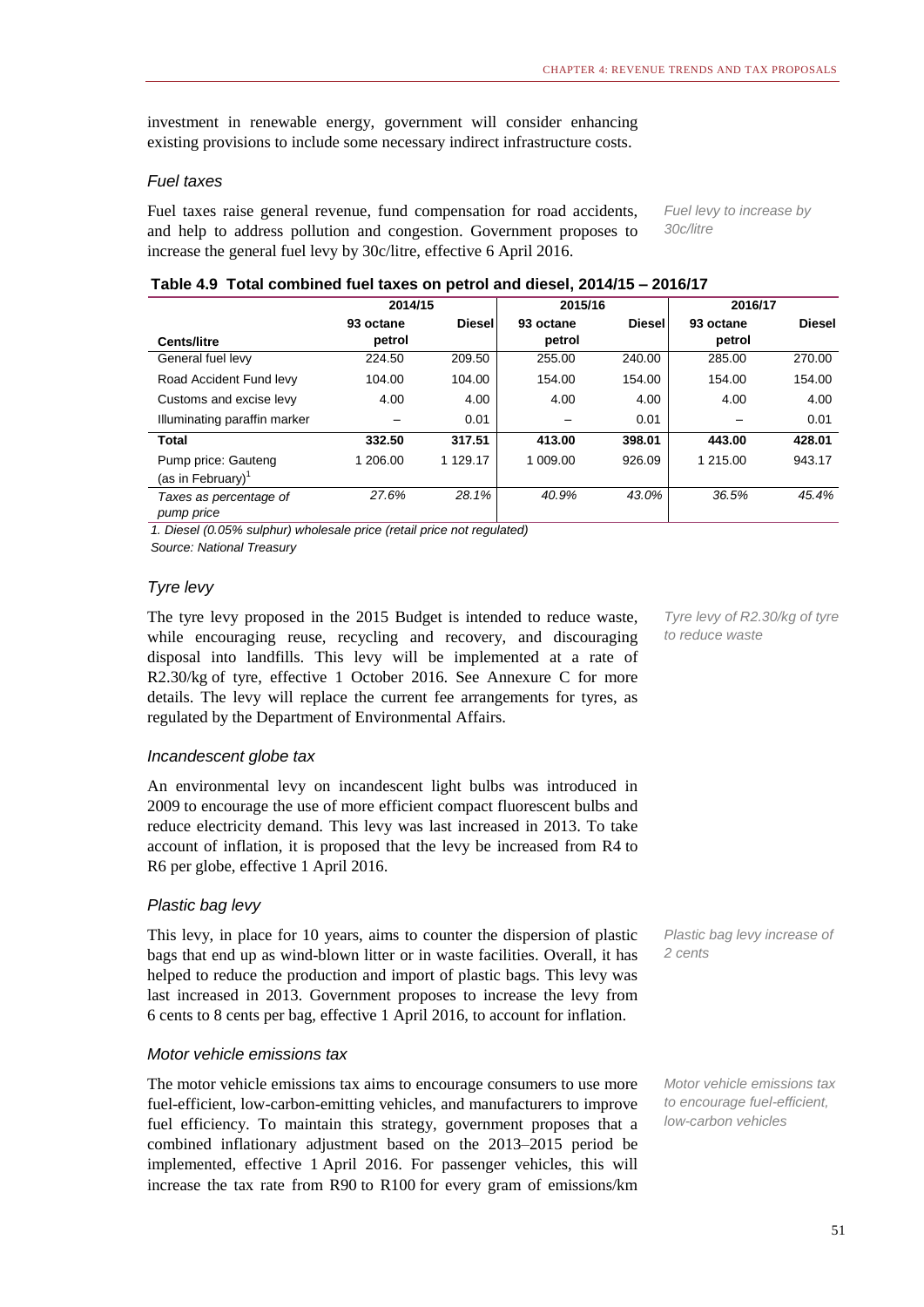above  $120 \text{ gCO}_2/\text{km}$  and, for double cabs, from R125 to R140 for every gram of emissions/km in excess of 175 gCO<sub>2</sub>/km.

### **Update on implementation of carbon tax**

The main aim of the carbon tax is to put a price on the environmental and economic damages caused by excessive emissions of greenhouse gases. A secondary aim is to change the behaviour of firms and consumers, encouraging them to use cleaner technology.

Given the economic outlook, the carbon tax has been designed to ensure that its overall impact will be revenue neutral up to 2020. The draft Carbon Tax Bill was published in November 2015, with 90 comments received to date. The draft bill will be revised, taking into account public comments and further consultation.

# **Promoting public health and social wellbeing**

### *Taxing sugar-sweetened beverages*

*Tax on sugar-sweetened beverages from 1 April 2017* Obesity stemming from overconsumption of sugar is a global concern. Over the past 30 years the problem has grown in South Africa, which has the worst obesity ranking in sub-Saharan Africa, and led to greater risk of heart disease, diabetes and cancer. The Department of Health has published a policy paper on the growing problem of obesity. Fiscal interventions such as taxes are increasingly recognised as complementary tools to help tackle this epidemic. Countries such as Denmark, Finland, France, Hungary, Ireland, Mexico and Norway have levied taxes on sugarsweetened beverages. Government proposes to introduce such a tax on 1 April 2017 to help reduce excessive sugar intake.

### *Excise duties on alcoholic beverages and tobacco products*

In line with health and fiscal policy objectives, tax rates on alcoholic beverages have been consistently increased beyond inflation since 2002. The 2016 Budget continues this trend, with excise duty rate increases of between 6.7 per cent and 8.5 per cent. Mixtures of grain-fermented beverages (such as beverages made from maize) with an alcohol content ranging from 2.5 per cent to 9 per cent by volume are proposed as an additional excise duty category. These beverages will be taxed at the beer rate based on absolute alcohol content. Government proposes that other fermented beverage mixtures and ciders be taxed per absolute alcohol content.

Historical changes in duty structure and regulatory requirements have led to brandy being at a competitive disadvantage relative to other spirits. To level the playing field, government proposes that a 10 per cent lower excise duty, based on litres of absolute alcohol content, be applied to potstilled and vintage brandy, and phased in over the next two years.

The excise duty on sparkling wine has risen well above inflation in recent years, mainly due to the influence of high-priced imports. As a result, the difference between the excise duties on sparkling wine and still wine has increased substantially. It is proposed that the current difference between the excise duties on natural and sparkling wine be maintained by pegging the sparkling wine excise rate at 3.2 times that of natural unfortified wine.

*Tobacco taxation review in 2016/17*

The excise adjustments for cigarettes, cigarette tobacco and pipe tobacco are attributable to inflation-linked price increases for the most popular brands in each category. A review of tobacco product taxation will begin

*Alcohol excise duty rates to increase by between 6.7 per cent and 8.5 per cent*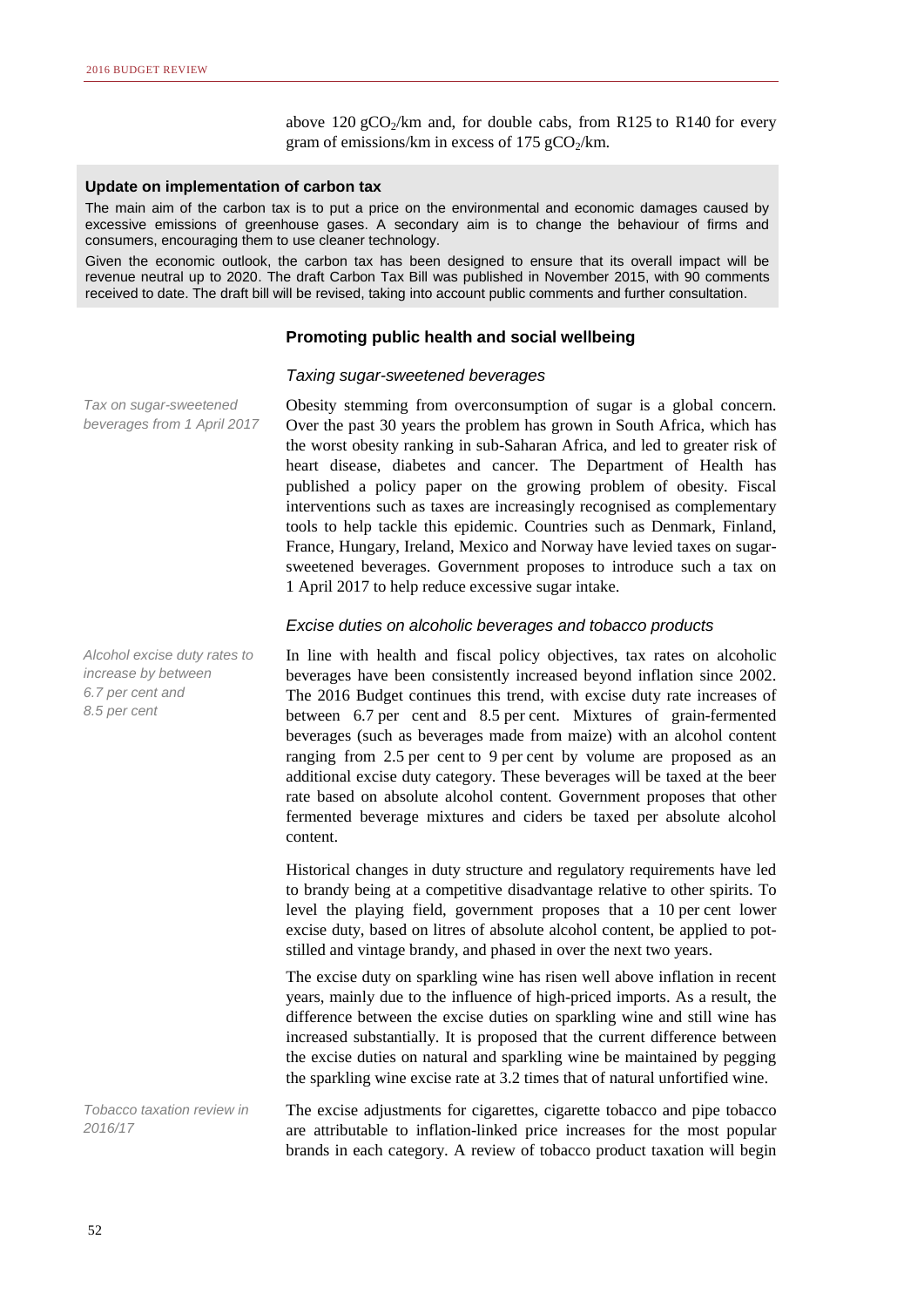in 2016/17, and will consider both existing and non-traditional tobacco products and their alternatives, such as e-cigarettes.

|                                           | <b>Current excise</b>                                | <b>Proposed excise</b>                                | Percentage change |        |
|-------------------------------------------|------------------------------------------------------|-------------------------------------------------------|-------------------|--------|
| <b>Product</b>                            | duty rate                                            | duty rate                                             | <b>Nominal</b>    | Real   |
| Malt beer                                 | R73.05 / litre                                       | R79.26 / litre                                        | 8.5               | 1.9    |
|                                           | of absolute alcohol<br>(124c / average<br>340ml can) | of absolute alcohol<br>(135c / average)<br>340ml can) |                   |        |
| Traditional African beer                  | 7.82c / litre                                        | 7.82c / litre                                         |                   | $-6.6$ |
| <b>Traditional African beer</b><br>powder | 34.70c / kg                                          | 34.70c / kg                                           |                   | $-6.6$ |
| Unfortified wine                          | R3.07 / litre                                        | R3.31 / litre                                         | 8.0               | 1.3    |
| Fortified wine                            | R5.46 / litre                                        | R5.82 / litre                                         | 6.7               | 0.0    |
| Sparkling wine                            | R9.75 / litre                                        | R10.53 / litre                                        | 8.0               | 1.4    |
| Ciders and alcoholic fruit                | R73.05 / litre                                       | R79.26 / litre                                        | 8.5               | 1.9    |
| beverages                                 | of absolute alcohol                                  | of absolute alcohol                                   |                   |        |
| <b>Spirits</b>                            | R149.23 / litre                                      | R161.47 / litre                                       | 8.2               | 1.6    |
|                                           | of absolute alcohol<br>(R48.13 / 750ml<br>bottle)    | of absolute alcohol<br>(R52.07 / 750ml<br>bottle)     |                   |        |
| Cigarettes                                | R12.42 / 20 cigarettes                               | $R13.24 / 20$ cigarettes                              | 6.7               | 0.0    |
| Cigarette tobacco                         | R <sub>13.94</sub> / 50g                             | R14.88 / 50g                                          | 6.8               | 0.1    |
| Pipe tobacco                              | R3.89 / 25g                                          | R4.16 / 25g                                           | 7.0               | 0.4    |
| Cigars                                    | R64.96 / 23g                                         | R69.28 / 23g                                          | 6.7               | 0.0    |

**Table 4.10 Changes in specific excise duties, 2016/17**

*Source: National Treasury*

### **Reducing red tape for small business** ×

To support business development, SARS is working to reduce red tape. It has rolled out small business desks, designed a mobile tool to help small firms register at their own premises, and implemented a single registration process, avoiding the need to reregister for different taxes.

# **Summary**

Resilient tax revenue performance has resulted from a coherent tax policy framework and improvements in tax administration. To maintain the social compact, government is reiterating its commitment to efficient spending that provides taxpayers with value for money.